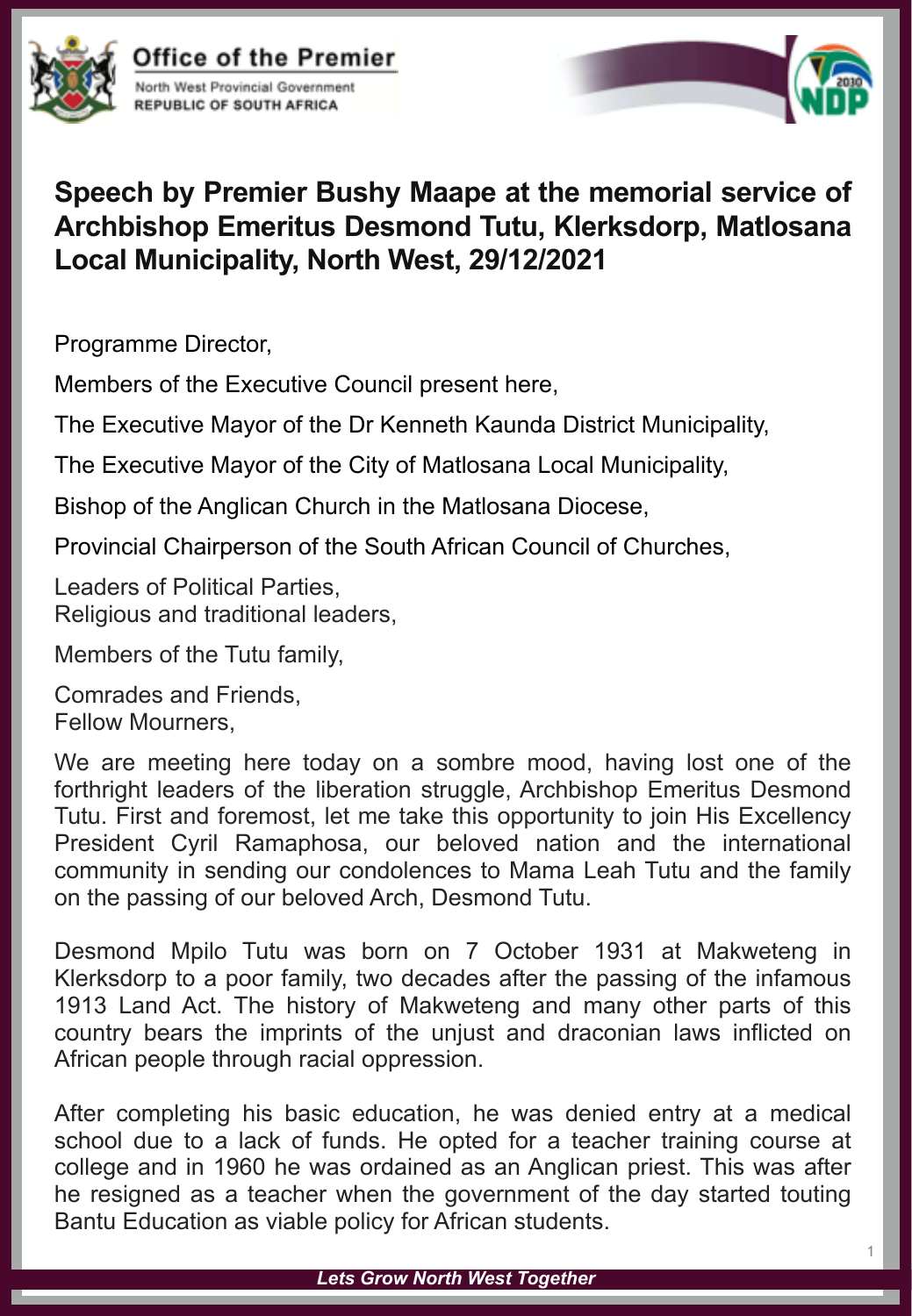It is these events which will later inculcate the spirit of selflessness and personified him as a moral guide to his nation for over four decades. He defied the limitations of his humble beginnings and the restrictions imposed by the evil system of apartheid. The history of South Africa's liberation struggle is awash with men and women of high ethical standards who deemed it fit to fight against the oppression of African people and the draconian laws of the Apartheid regime. Archbishop Emeritus Tutu falls within this crop.

He was an anti-apartheid struggle icon and clergyman who preached against the apartheid government from the pulpit. He became one of apartheid's most outspoken opponents, leading protests and civil disobedience against the infamous government. This earned him a Nobel Peace Prize in 1984. He was also the founding Chairperson of the Group of Elders and a leading light in the world.

At the dawn of the democracy, he was tasked with a huge responsibility of heading the Truth and Reconciliation Commission as part of the many efforts by government to forge a new nation. Through his fortitude we were able to learn about the horrific pain and gross violation of human rights meted on our people by the evil apartheid government. It is in this region where we heard about the deaths of Benjamin Oliphant and Delekile Khoza. This also includes the disappearance of Boikie Tlhapi and Sam Lethoba Khiba among others.

Archbishop Emeritus Desmond Tutu championed the rights of the oppressed, disenfranchised and marginalised communities and individuals of our beloved country. He was unflinching in his criticism of the government post 1994. He led the Treatment Action Campaign at the height of the Aids pandemic. He also championed the rights of the LGBTQ + communities as well as standing against the abuse of children and women.

True to his beliefs which encapsulates liberation theology, he was firm in his stance on non-violence and boldly advocated for sanctions in the struggle against apartheid. Despite overwhelming pressure from the apartheid regime, he stood steadfast and would not be deterred in his belief in the country's liberation struggle.

On behalf of the provincial government, I would like to take this opportunity and convey my deepest sympathies to the family, friends and relatives of the Arch.